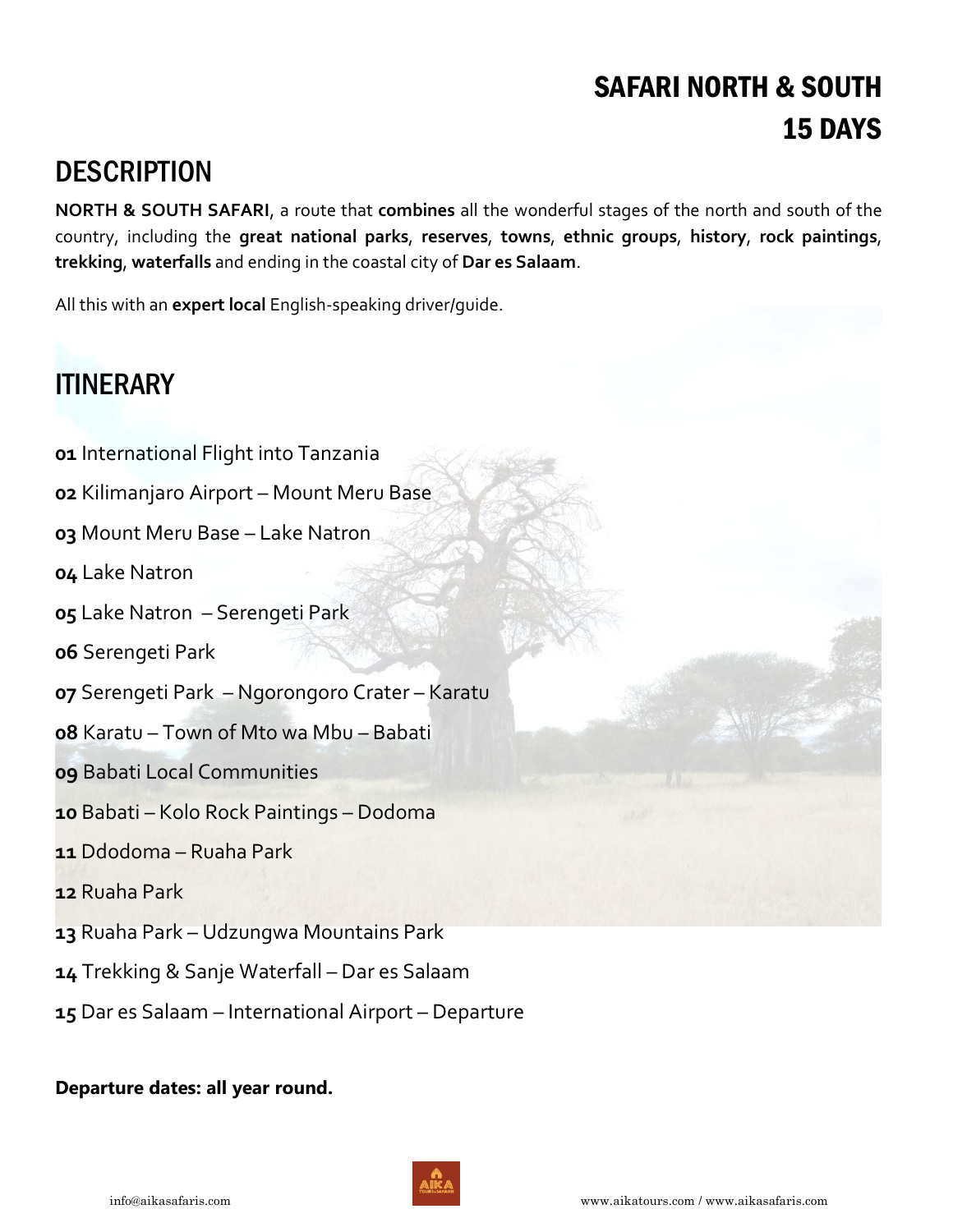## DETAILED ROUTE

**01 INTERNATIONAL FLIGHT INTO TANZANIA:** International flight into **Tanzania**. Overnight onboard. The contract of the contract of the contract of the contract of the contract of the contract of the c

### **02 KILIMANJARO AIRPORT – MOUNT MERU BASE:** We will land in Tanzania, specifically at

Kilimanjaro International Airport. After

completing the entry procedures to the country and collecting our luggage, we will meet our guide, who will be waiting for us with a sign and our names on it.

We will drive to the base of **Mount Meru** in the **Arusha** region to spend the night in an accommodation that borders the **Aruha National Park**.

Meru Simba Lodge — BB (Bed & Breakfast): <http://www.mt-meru.com/lodge.html>

### **03 MOUNT MERU BASE – LAKE NATRON:** If we are fortunate, we will have the opportunity

 to see some animals roaming the **Arusha National Park** during breakfast. We will leave behind the area of Mount Meru and be on the road to the

town of Longido, on the slopes of Mount Longido, where we can make a technical stop.

Soon after, we'll continue our journey across the savanna with the possibility of finding fauna on our way: giraffes, zebras and wildebeest among others. With some kilometers behind, we'll reach the town of Kitumbeine, where the local market takes place every Monday. We will continue until a **spectacular plain** the Masai call "Engusero Ekitanga Enkutuk" and which means "big open mouth." This is something we'll understand when we see it. Through the mountainous landscape we go until the town of Gelai Bomba. From this point on, good **views** of the **Ol Donyo Lengai** and **Kerimasi volcanoes** are a sure thing, and until we get to Lake Natron.

It's very hard to describe the beauty of this landscape. **Volcanoes**, **wild fauna**, **Masai herders** with their flocks and infinite plains are here to tell us that these valleys are the origin of humanity, the true landscapes of Eden. Almighty, the "Ol Doinyo Lengai", the sacred mountain to the Masai. These local people maintain their animistic beliefs and the mountain continues to be a pilgrimage center where the Masai gather for their rituals, which are always related to the power of nature. During the tour, we will be able to observe a landscape hard to forget. With our 4x4 vehicle, we'll *sail* this attractive, stony setting with ancient rivers of petrified lava.

We will arrive at the area of **Lake Natron**, a saltwater lake located in the heart of the Rift Valley, where we will spend the night.

Lengai Safari Lodge - FB (Full Board): [http://www.lengaisafarilodge.com](http://www.lengaisafarilodge.com/)

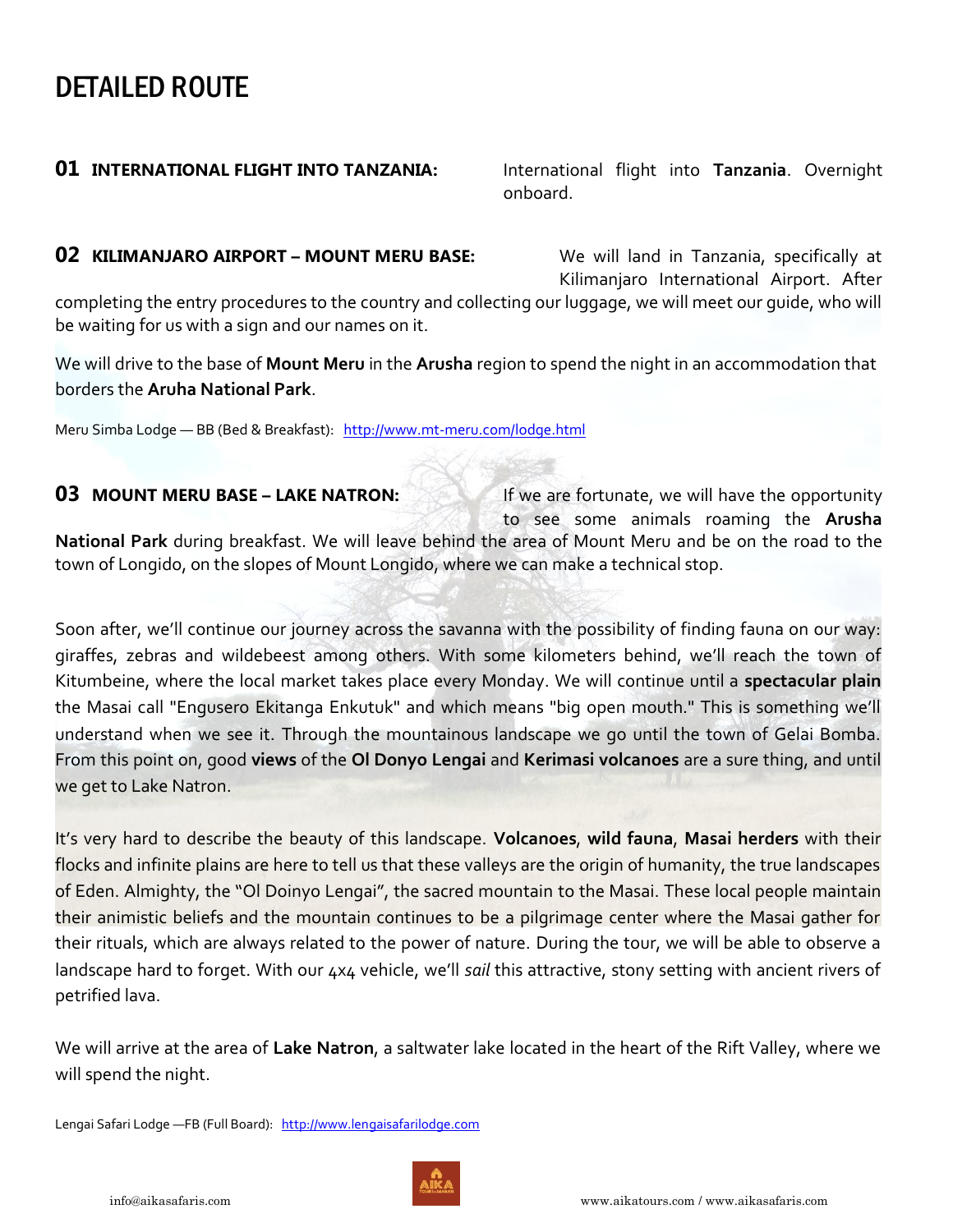**04 LAKE NATRON:** We will use the day to learn a little more about the **Masai culture**, so we'll spend a few hours with one of the families and soak up their culture and

traditions. The Masai people use most of their time to the care of livestock, but they are also proud warriors who cling to their traditional way of life.

We can visit several villages, schools, observe the way they cook and how they come about their day. We'll return to camp for lunch and some rest. After lunch, we'll be on our way to the **Ngarasero waterfall** where, if we wish, we **can swim in the natural pool** of water that falls from **Mount OlDoinyo Lengai**. We will later drive up to the shore of Lake Natron and its characteristic reddish color. This lake attracts countless flamingos from Lake Manyara to lay their eggs here. As we approach, we'll make a stop at the **archaeological site** called "**Engare Sero Footprints**." This site was recently reported for the first time by National Geographic and has a sample of some of the earliest known hominid tracks. We can still see them thanks to the weather conditions of the area and the help of volcanic eruptions in the region. Back to the lodge for some rest and spend the night.

Lengai Safari Lodge - FB (Full Board): [http://www.lengaisafarilodge.com](http://www.lengaisafarilodge.com/)

**05 LAKE NATRON – SERENGETI PARK:** We will leave the Lake Natron region behind and the incredible views of this huge presence of water in the

heart of the Rift Valley. The continuously climbing road will take us back to the highlands of Tanzania. We will see the change in the landscape and vegetation as we enter **the territory of the Sonjo ethnic group**.

We'll stop momentarily in the town of Waso and drive again towards the great park in northern Tanzania: the **Serengeti**. We'll have a picnic lunch. Once in the Serengeti, we will enter crossing the so-called **Lobo Area** and its valley for a safari. This will give us a first taste of the amount of fauna that awaits and that we'll be able to see during the next few days. Finally, we'll reach the **Seronera** area where, in the middle of the savannah, our accommodation has the best views of the entire plain.

We'll enjoy two different accommodations these two nights in Serengeti, **mobile campsites** with deep identity, set in the middle of the savannah with large beds.

Mbugani Serengeti Camp -FB (Full Board): <https://mbuganicamps.com/camps/seronera-camp.html>

**06 SERENGETI NATIONAL PARK:** The oldest and most famous of Tanzania's and Africa's national parks represents the essence of the safari experience par excellence. With large savanna plains and forests where millions of herbivores graze, the **Serengeti** is home to the most significant specimens of Africa all year round: **giraffes**, **elephants** and **rhinos**.

Known for the annual migrations of wildebeests and other herbivores, where millions of animals travel nearly 1,000 kilometers in search of fresh pastures starring in a unique spectacle of wildlife, Serengeti is the must-visit place in Tanzania. One of the scenes that awaits is that of hippos and **Nile crocodiles** in one of the large ponds in this park.

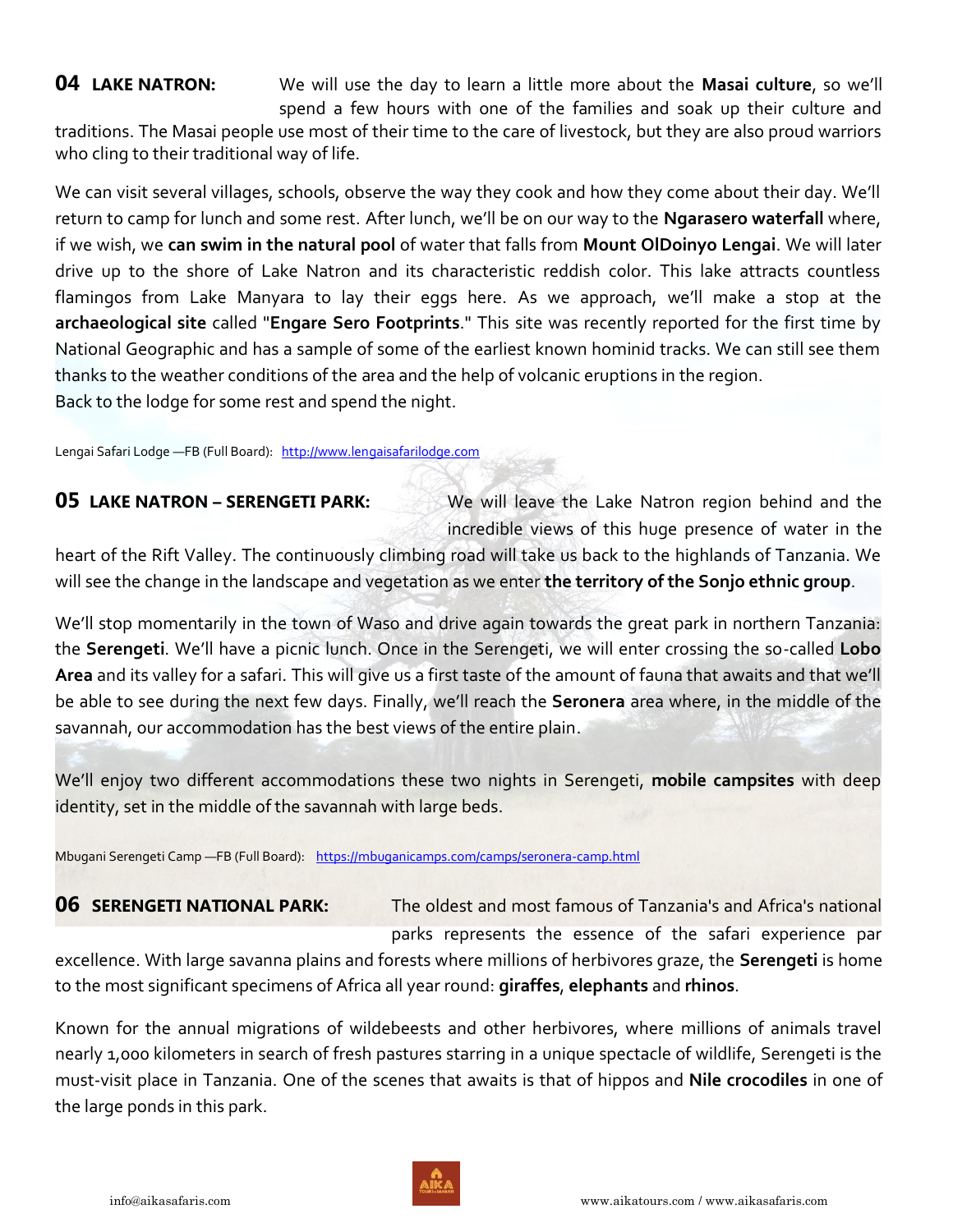One of these natural pools, known as the **Retina Hippo Pool** and located 10 kilometers from Seronera, is one of the best places to see these fascinating animals. We'll have picnic food in the middle of the savanna, so as not to lose a second of the sensations while being part of a safari in capital letters.

We'll go back to the camp to spend the night.

Mbugani Serengeti Camp —FB (Full Board): <https://mbuganicamps.com/camps/seronera-camp.html>

### **07 SERENGETI PARK – NGORONGORO CRATER – KARATU:** At sunrise, we will be ready to

enter the **Ngorongoro Crater**, one

of the largest volcanic calderas in the world. Formed after a gigantic explosion in the volcano, we can appreciate the caldera as a gigantic hole with walls over 600 meters high filled with forests.

Inside the 20-kilometer in diameter caldera, nature has created a peculiar universe of ecosystems with forests, lakes and savannas so it can be home to a population of **around 25,000 animals of different species**. This safari brings the opportunity to see the so-called Big Five.

This safari brings the possibility to see the so-called **Big Five**. Specifically in the **Munge River** area, we will be on the lookout for the lions with the darkest mane. In this paradise, we'll have our picnic lunch in front of a swamp watching hippos bathe. In the afternoon, we will leave the crater and head to the town of **Karatu**.

Tanzanice Farm & Guesthouse — FB (Full Board): [http://www.tanzanice.net](http://www.tanzanice.net/)

### **08** KARATU – MTO WA MBU – BABATI REGION: After breakfast, we will drive to the

famous town of **Mto wa Mbu**, which

means the mosquito river. The town lies just below the great Rift Valley and borders the Lake Manyara National Park.

Mto wa Mbu is a small town with a population of more than 28,000 people where about **120 tribes live together**. This is the Tanzanian melting pot with probably the most exotic mix of languages and customs found in Tanzania. Here, around 1,117 hectares of land are irrigable and arable. We'll join a local guide ready for a **bike safari**. The ride can take from one to two hours and will cross a protected area that is part of the Lake Manyara Park. It's possible that we run into some animals such as gazelles, wildebeest, zebras or giraffes.

Back to town and with our local guide, we will explore on foot the **local market**, **craft shops**, but we can also visit **schools**, **orphanages**, **churches** and a **local brewery** known as Mbege. At noon, we'll join a local woman (mama) and enjoy diverse dishes of **typical foods**. After lunch, we'll drive towards the interior of the country.

We'll reach Babati with the sunset, so we'll go to a local accommodation to spend the night.

Good Life Hotel - FB (Full Board): [https://good-life-hotel-babati.booked.net](https://good-life-hotel-babati.booked.net/)

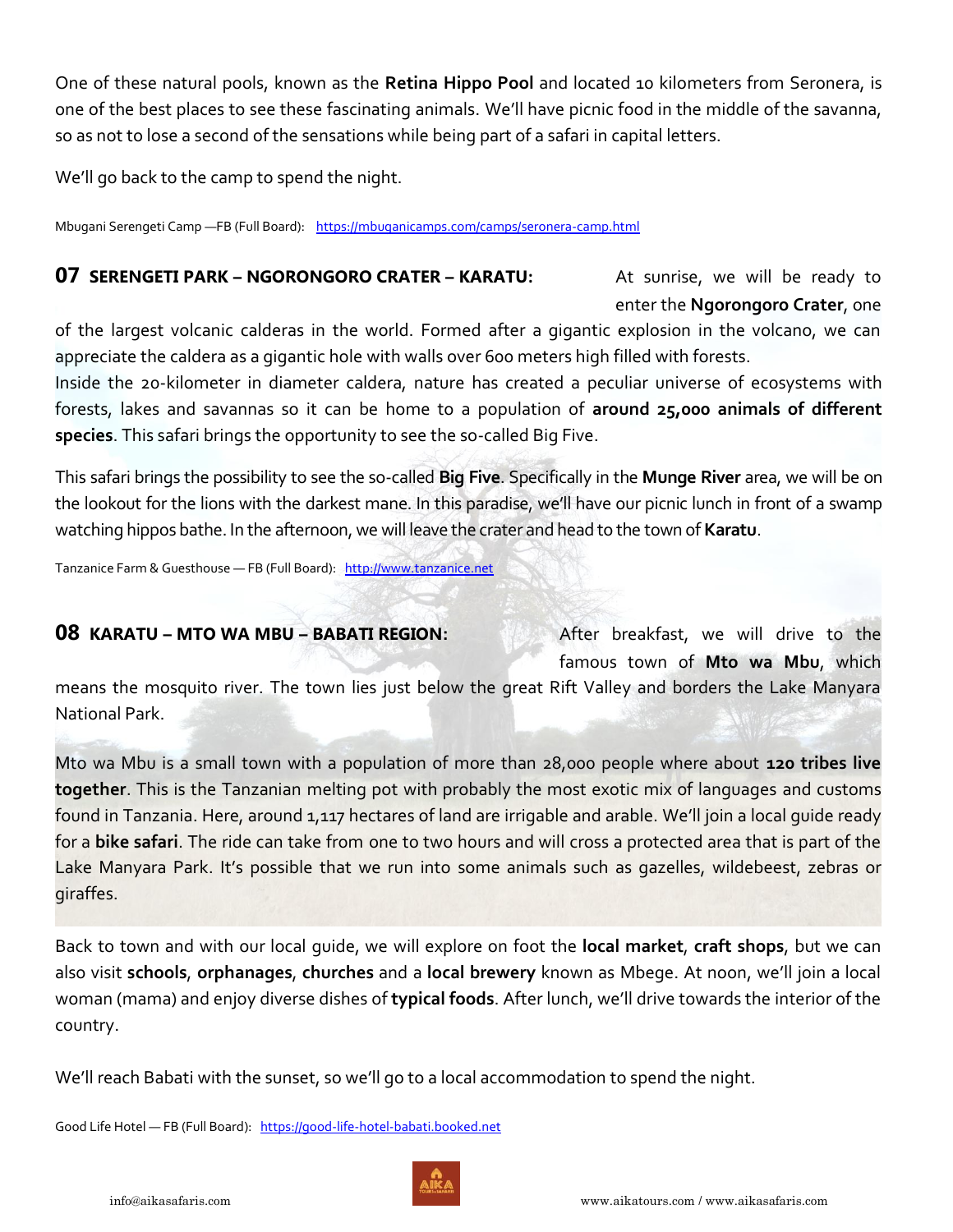### **09 VILLAGES: MALAGI, MAISKA & MANAGHAT:** We wake up in the heart of the **Barbaig**

**territory**. After breakfast, we will start

the day visiting some local families to soak in their culture and their daily life. The Barbaig is an authentic tribe as they have managed to their culture. They are breeders and livestock is what their economy is based on. They are also warriors like the famous Maasai and the women still wear traditional goatskin and cowhide dresses. We will visit another town called **Maisaka**, where the **Gorowa live**.

Upon arrival, we will join a local family and from them, we'll learn their way of life, customs, as well as the way in which they arrange marriages and resolve community conflict, religious rituals and their origin. In the afternoon, we will visit another town called **Managhat**. Here, we can be introduced to diverse community projects such as **clay**-**brick making**, **dairy** and **farm projects** and a **biogas project**. We can also have some tea or a cup of hot tea boiled with biogas.

We'll enjoy the sunset and from **Mount Baambay**, where we can see Lake Babati and the Rift Valley escarpment in the background.

Good Life Hotel — FB (Full Board): <https://good-life-hotel-babati.booked.net/>

### **10 BABATI – KOLO ROCK PAINTINGS – DODOMA CITY:** Early in the morning, we'll be on

our way to a town called **Kolo**.

Upon arrival, we'll check-in at the office and join a local guide, who will tell us all about the symbolism of the rock paintings, but also about the history of the area and the amazing landscapes here.

The area is very picturesque and once we're in these shelters, we'll easily understand why they were chosen: not only does it have great views of the valley but the viewpoint is perfect for eying possible threats and food.

**The paintings are found in caves**, rocky shelters and hanging rock slabs along the fault lines of the East African Rift Valley over an area of approximately 2,300 square kilometers. It is believed that there are between **150** and **450 different sites**, but the exact number is **unknown**. These caves and shelters were used for living, but also for traditional rituals, which are still performed today.

In the early 1950s, archaeologists and anthropologists Louis and Mary Leakey surveyed about 100 sites, and in 1983 Mary released a book highlighting the beautiful art they found here. However, only a handful of people have yet seen it.

These paintings are estimated to be **over 1,500 years old**. The artists may have been a group of huntergatherers from the **Sandawe tribe**. The Sandawe people still live in Tanzania and are the last true huntergatherers. They probably used vegetable oil and animal fat to create red and white color, and occasionally black and brown to represent people and wild animals. However, red color could have been achieved by using iron oxide or even animal blood. The images show humans engaged in activities such as dancing, walking, hunting or just sitting. They also include animals such as giraffes, elands, elephants, kudus, wild

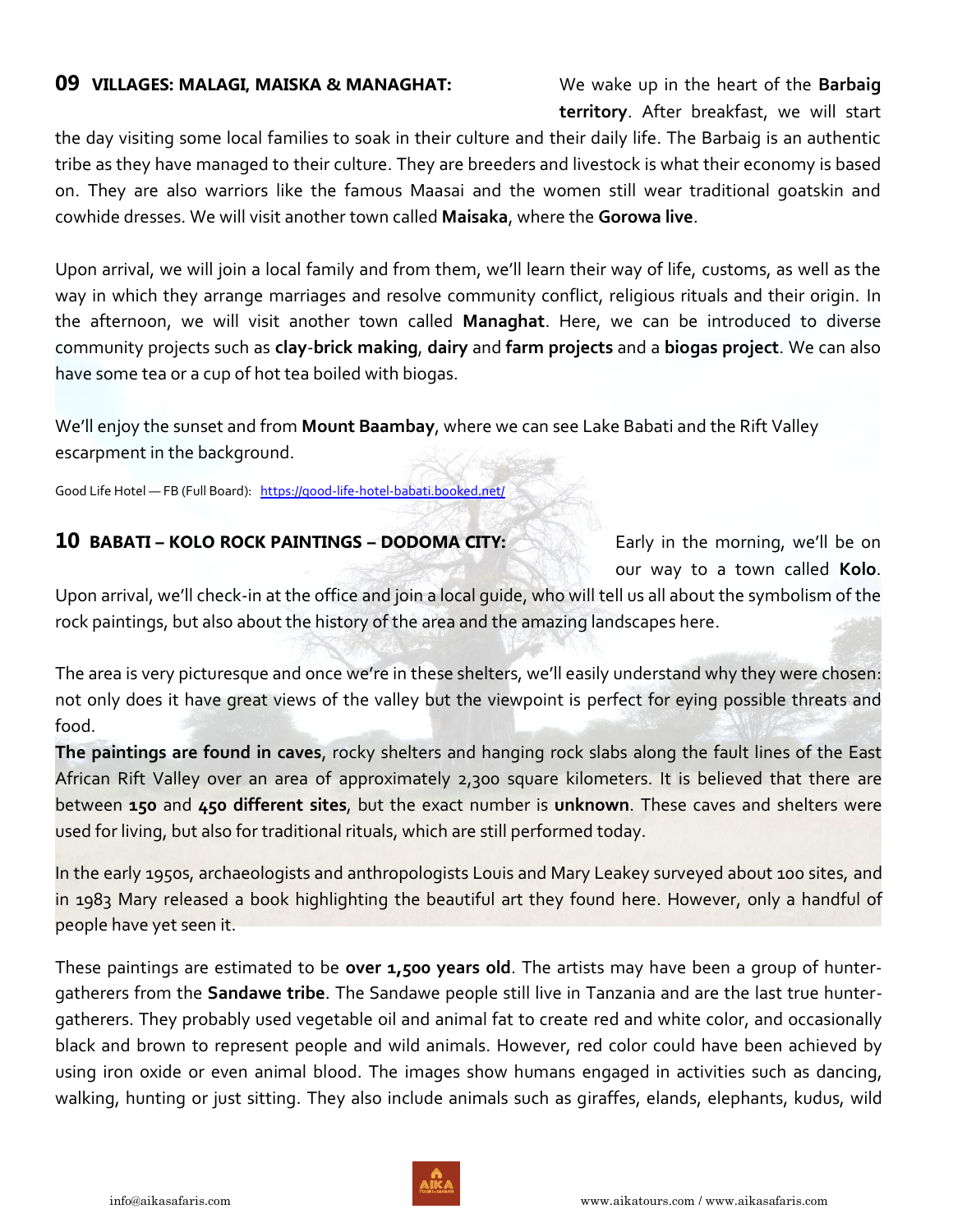dogs, and even hyenas. The collection of paintings portrays how these hunter-gatherers lived and their evolution into a more settled society as farmers.

After this amazing excursion, we'll be on our way to the interior and to **Dodoma City**, the official political capital of the nation and the government's head office. In comparison, it is much smaller and less developed than the country's commercial center, Dar es Salaam.

New Dodoma Hotel — FB (Full Board): [https://dodomahotel.info](https://dodomahotel.info/)

### **11 DODOMA CITY – RUAHA NATIONAL PARK:** We leave Dodoma behind and head south

towards **Ruaha National Park**. The trip to Ruaha

is a long stretch, approximately 7 hours, but it is really fascinating because we'll drive through agricultural fields, distant town, mountainous landscapes and wooded areas, all to bring that authentic African sensation we crave.

On the way, we can stop to enjoy our picnic food and the stunning landscape. We'll reach the park in the afternoon. Straight to our accommodation to rest and spend the night.

Ruaha Hilltop Lodge - FB (Full Board): [http://www.ruahahilltoplodge.com](http://www.ruahahilltoplodge.com/)

**12 RUAHA NATIONAL PARK:** A whole day to explore the largest national park in Tanzania. With an elephant population that exceeds 12,000 heads and

dense populations of buffalo, kudús or cheetahs, **Ruaha**, named after the river that runs through it, presents a peculiar topography with a large plateau, baobabs and rocky outcrops.

Little visited compared to its Tanzanian counterparts, Ruaha is the ideal place to see rare antelopes such as the **Sable**, **Roan**, **Lesser** or the great **Kudú**. Animals are concentrated along the **Ruaha River**, which provides a perfect hunting ground for large predators such as cheetahs, hyenas, leopards, lions, and wild dogs.

Ruaha Hilltop Lodge - FB (Full Board): [http://www.ruahahilltoplodge.com](http://www.ruahahilltoplodge.com/)

### **13 RUAHA PARK – IRINGA (STONE AGE– UDZUNGWA MOUNTAINS PARK):** We will continue

with our adventure.

This time we will drive towards the **Iringa region** where we will visit the **Isimila archaeological site**, a spectacular landscape of sandstone pillars where, in the 1950s, some of the most significant tools of the **Stone Age** were discovered: hammer stones, ax heads and scrapers, among others.

**From 60,000 to 100,000 years old**, some of these pieces can be visited in the small local museum. Optionally and if time allows in the afternoon, we can continue exploring the rock formations sculpted by the passage of time, with **rock towers** up to 15 meters high.

We will also be able to visit the small **Kalenga Museum**, former **Wahehe** headquarters and home to **Chief Mkwawa**, who led a fierce opposition against the German occupation of Tanzania during colonial times.

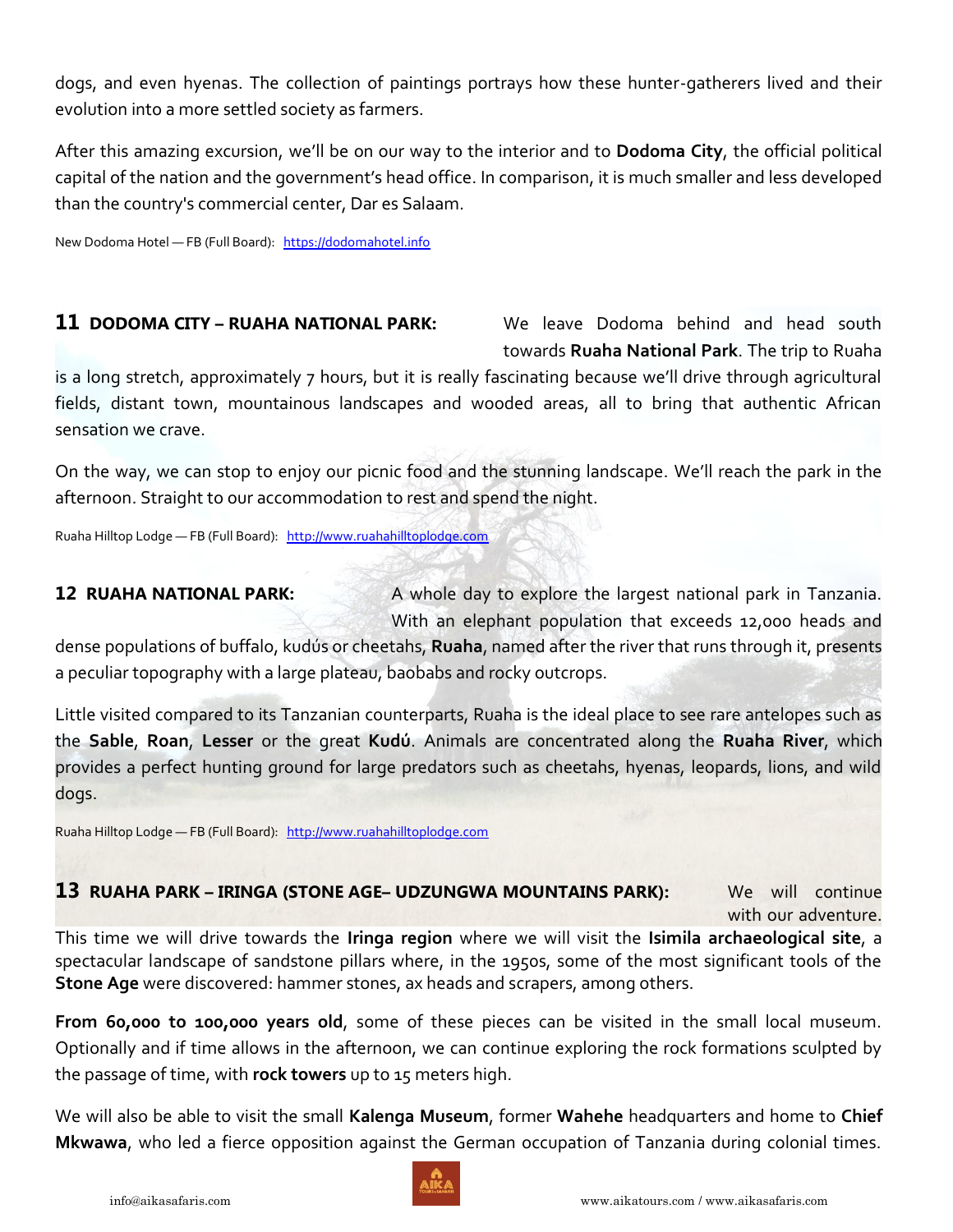After the visits, we will move to the **Udzungwa Mountains Park**, where we will spend the night in a camp located at the base.

Hondo Hondo Forest Tented Camp — FB (Full Board): [https://www.udzungwaforestcamp.com](https://www.udzungwaforestcamp.com/)

#### **14 TREKKING + SANJE WATERFALL – DAR ES SALAAM:** Early in the morning, we'll drive to

entrance of the park in order to

register. After the briefing, we'll reach the **trekking** starting point. We will walk through the primitive tropical forest where we will be able to observe some native primates such as the **Sanbey Crested Mangabey** and the **red Colobus** of **Iringa**, both fascinating.

Reaching the top of the **Sanje waterfall** at 180 m. If we wish, we can **take a dip in an idyllic natural pool** surrounding ourselves with the African violets in the area. From the top, we can contemplate the magnificent views of the **Kilombero Valley**. Shortly after, we will descend and reach the camp where we will have lunch.

At the agreed time, we'll leave this area behind and drive towards the city of **Dar es Salaam**, where we will spend the night. This hotel offers **Indian Ocean** views.

Lighthouse Beach Lodge - BB (Bed & Breakfast): [https://lighthousebeachlodge.com](https://lighthousebeachlodge.com/)

#### **15 DAR ES SALAAM – INTERNATIONAL AIRPORT – DEPARTURE:** We will wake up with sea

views. If we wish in the

morning, we can lie down on the beach and enjoy the **Indian Ocean** or we can just go out and visit this remote Tanzanian city. If time allows and we feel like it, we can stroll the city center and visiting the local market, the national museum, etc.

At the agreed time, we will be transferred to the Julius Nyerere International Airport to catch the departure flight.

### **END OF OUR SERVICES**

### **\*ASK FOR A FREE QUOTATION.**

**ACCOMMODATION:** ARUSHA: Meru Simba Lodge or similar. LAKE NATRON: Natron Safari Lodge or similar. SERENGETI: Mbugani Serengeti Camp or similar. KARATU: Tanzanice Farm Guesthouse or similar. BABATI: Good Life Hotel or similar. DODOMA: New Dodoma Hotel or similar. RUAHA: Ruaha Hilltop Lodge or similar.